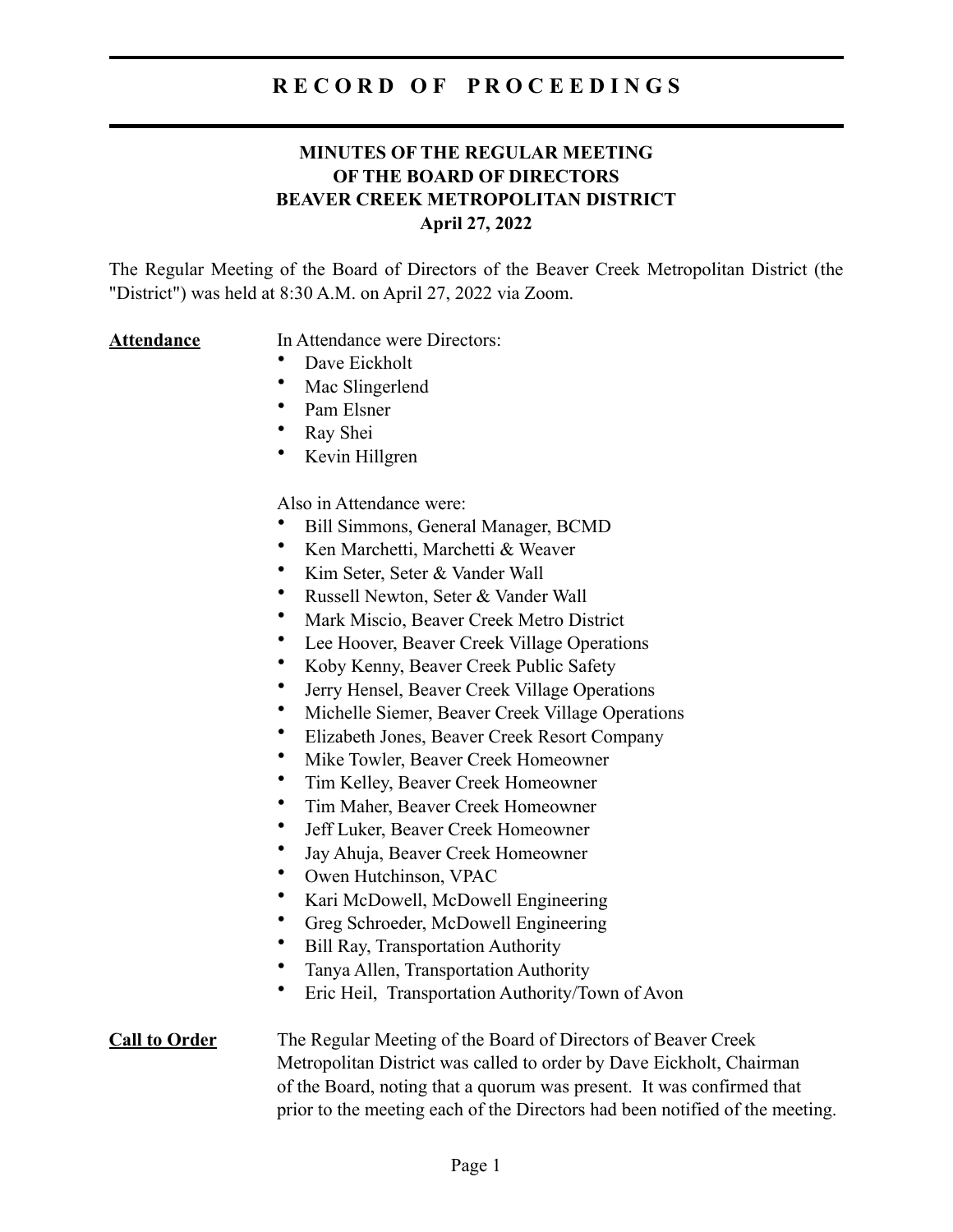## **Beaver Creek Metropolitan District April 27, 2022 Meeting Minutes**

| <b>Conflicts</b>                             | The Board noted that it had received certain disclosures of potential<br>conflict of interest statements more than seventy-two hours prior to the<br>meeting for each of the following Directors, indicating the following<br>conflicts: Mr. Dave Eickholt is a Member of the Beaver Creek Property<br>Owners' Association; Ms. Pamela Elsner is a Secretary for Vilar Guild and<br>Board Member/Assistant Secretary/Treasurer of the Upper Eagle Regional<br>Water Authority; Mr. Kevin Hillgren is a Board Member of the Beaver<br>Creek Club and a Board Member of the Beaver Creek Meadows<br>Homeowners Association; Mr. Ray Shei is a Board Member of the Beaver<br>Creek Property Owners' Association: the Board noted for the record that<br>these disclosures are restated at this time with the intent of fully complying<br>with laws pertaining to potential conflicts. |
|----------------------------------------------|-------------------------------------------------------------------------------------------------------------------------------------------------------------------------------------------------------------------------------------------------------------------------------------------------------------------------------------------------------------------------------------------------------------------------------------------------------------------------------------------------------------------------------------------------------------------------------------------------------------------------------------------------------------------------------------------------------------------------------------------------------------------------------------------------------------------------------------------------------------------------------------|
| <b>Minutes</b>                               | The Board reviewed minutes of the March 23, 2022 Regular Meeting.<br>Upon a motion duly made and seconded, it was unanimously                                                                                                                                                                                                                                                                                                                                                                                                                                                                                                                                                                                                                                                                                                                                                       |
|                                              | <b>RESOLVED</b> to approve the minutes from the March 23, 2022<br>meeting.                                                                                                                                                                                                                                                                                                                                                                                                                                                                                                                                                                                                                                                                                                                                                                                                          |
| <b>Future Meeting</b>                        | The next Board meeting will be held at the District offices at 40847<br>Highway 6 on Wednesday, May 25, 2022 at 8:30 A.M.                                                                                                                                                                                                                                                                                                                                                                                                                                                                                                                                                                                                                                                                                                                                                           |
| <b>Public Input</b><br><b>Drop Off Study</b> | Mr. Schroeder discussed the findings from the observations at skier drop<br>off from the report included in the packet. The most frequent challenges<br>found include the geometry of the lot, conflicts with shuttle buses,<br>pedestrian safety, and unattended vehicles. Short term recommendations<br>(one to two year) with low capital investment include:                                                                                                                                                                                                                                                                                                                                                                                                                                                                                                                    |
|                                              | • Parking 5 minute time limits with enforcement<br>• Concierge<br>• Additions benches and ski racks<br>• Smart phone/website application to communicate availability<br>• Charge for ski school drop off<br>• Relocating resort operational vehicles<br>• Vehicles back into spots with attendants<br>• Add fencing/stanchions to maintain bus areas<br>• Repurpose 4-5 spaces from bus area                                                                                                                                                                                                                                                                                                                                                                                                                                                                                        |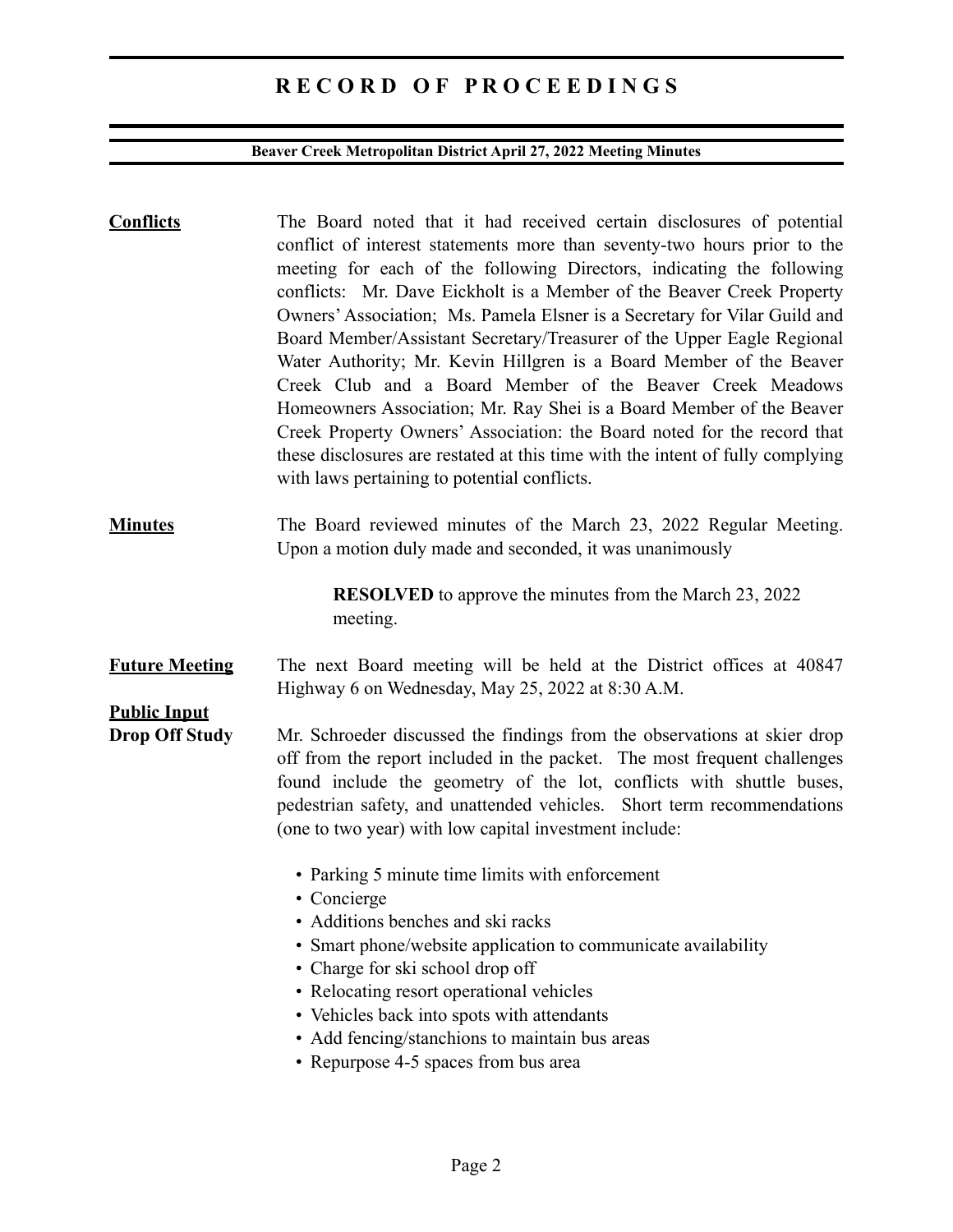#### **Beaver Creek Metropolitan District April 27, 2022 Meeting Minutes**

Long term recommendations would include additional parking spaces, widen sidewalks, relocating ski school drop off, adding a round-a-bout at Elk Track ad Village Walk, and electronic signage.

Future steps will be to meet with a civil engineer to design parking improvements. The Transportation Committee will create an actionable list to communicate at the May 3rd meeting to take to the Resort Company meeting.

- **Transit Authority** The Public Hearing was opened to discuss the Regional Transit Authority. RTAs are public entities including two or more local governments governed by elected officials representing local communities. There are three committees collaborating to prepare an IGA for ultimately the November 2022 election. The Hearing was continued to the May meeting.
- **Fire Mitigation** The 2017 Anchor Point study has been set aside to bring current needs to the forefront with Eagle Valley Wildland and ERFPD. The fire mitigation plan, including high priority areas of Beaver Creek, Arrowhead and Bachelor Gulch, has committed approximately \$280k for resources and man hours. The current challenges include setting fixed costs with unforeseen circumstances of availability of helicopters, Red Flag Warnings and the staff working on other fires. On May 1st, Old Growth will begin the first project dedicating two employees for three weeks to work with BG Metro above the Wolf lot to mitigate 115 acres. The next identified priority area is above Holden Road. Director Slingerlend will contact Mr. Kenny mid May for a status report. Mr. Kenny will look into additional available contractors to possibly assist with the work at hand. The Board requested Mr. Kenny provide a quote from Old Growth for the May Board packet.
- **Village Connect** Mr. Hoover noted that March was the busiest month of the season for Village Connect providing of 10k rides and 30k passengers. Service hours were light to budget by 520. The average wait time was 7.1 minutes with the budgeted wait being 9.1 with 94% of rides under 20 minutes. The Board requested day or day parts report for the month of March for the May end of season recap. Mr. Hoover will meet to begin discussions of the Transportation Agreement this week.

**Action Items**

**Manager Update** Spring clean up is well underway. A budgeted trackless quote is included in the packet. This piece of equipment is used on the recreation path. Mr. Niemi will forward the schedule for May and June to Mr. Simmons at his